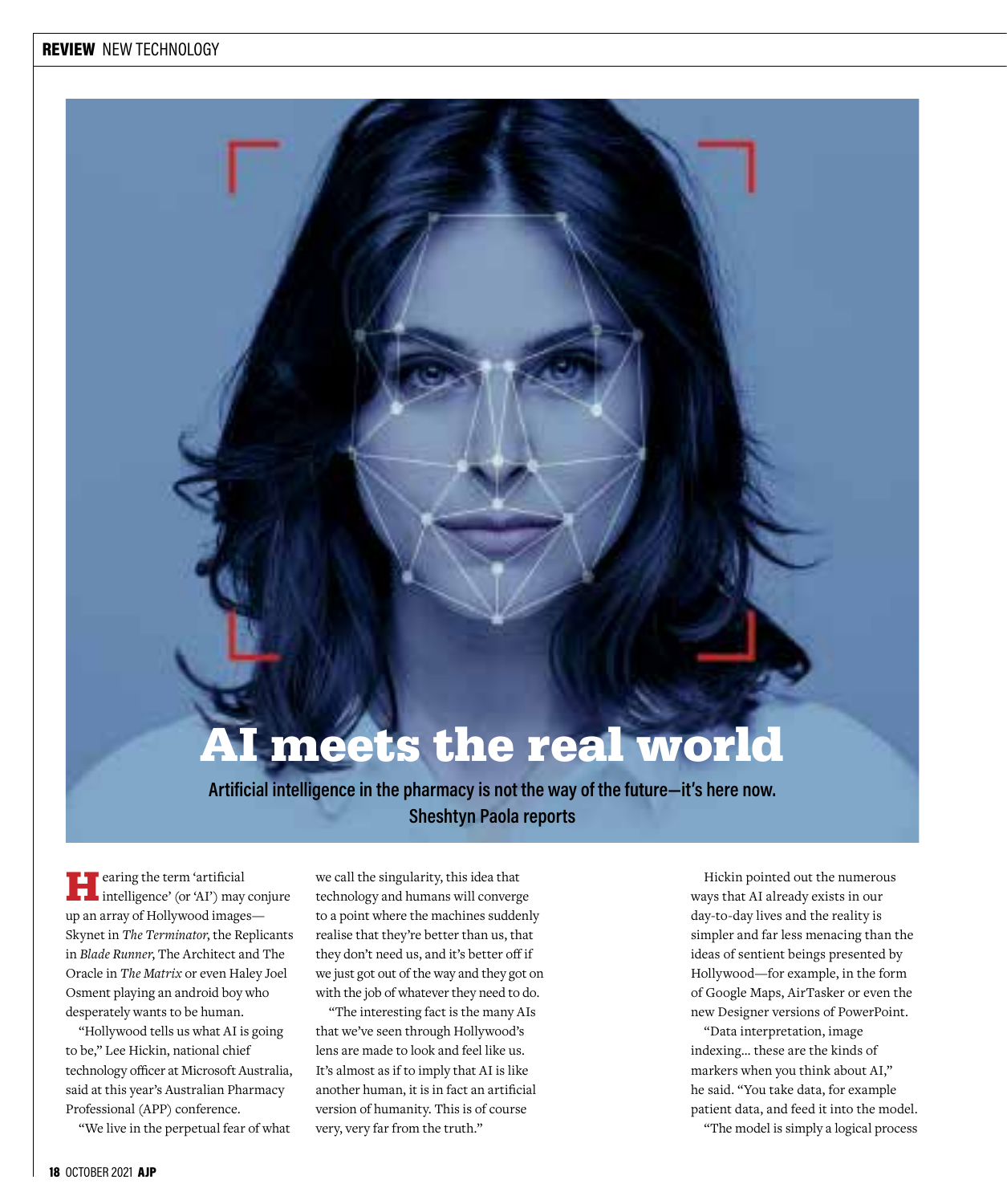of machine learning that reads the data and looks for patterns, looks for objects that it can label and tag within that data, but looks for the things that you tell it to look for.

"It's a system that can optimise processes by finding the most obvious markers for whatever you're looking for."

#### AI in the pharmacy

AI has now reached the pharmacy industry in a very real way to augment the role of the pharmacist. These platforms have been designed with the main goal of reducing the burden of repetitive tasks and administrative duties on pharmacists.

As a recent example, Fred IT Group this year launched a new platform, which is the first use of AI in dispensing software in Australia.

Its new tool, called Fred AID (Artificial Intelligence Directions), uses Big Data and AI to predict the directions that a pharmacist will put on the dispensing label and allow fast entry.

This can be applied in the context of doctor's directions on eScripts, which would normally require manual re-keying by pharmacists.

"What can you predict that the pharmacists in Australia usually type? With a level of confidence, which is what AI does—it shows you a level of confidence—it will tell you what it suggest what you would normally type," said pharmacist and CEO of Fred IT Group, Paul Naismith.

"It shows you in the top right-hand box what that direction will be and just with two keystrokes, it'll copy those directions in. You don't have to type them, you just have to review them and make sure that you're happy with those."

Naismith explains that the model "feeds itself" through machine learning, a common application of AI.

"If you use those directions, we learn that that's a model that you like. If you don't use those directions, we also learn that there's something wrong with that model and we continue to feed more and more data into those models over time."

The goal is to save pharmacists time

by getting rid of repetitive tasks.

"Obviously it saves time… but at the same time it's also safer because we know there's no mis-type in there. As long as you've read it correctly, the model will probably get it more likely right than you will be able to in most cases."

However he stresses that the purpose of the AI isn't to supplant the pharmacist.

"We're not saying we're replacing pharmacists because that clinical decision is not automatic—you need to think about it and you need to make that decision. Artificial intelligence will never replace the pharmacist in making clinical decisions," Naismith emphasised.

"Where it can help is to increase safety and reduce time spent on standard or repetitive tasks, such as keying in medication directions.

"Anything that reduces re-keying of information or manual tasks means that pharmacists can spend time where they need to—supporting patients with health and clinical advice and taking care of their business."

#### Facial recognition in pharmacy

The most common misconception about AI within pharmacy is the fear it will replace jobs or reduce the need for pharmacists, according to Max Mito, co-founder and CEO of medical innovation company, Strong Room.

"I think we are quite far from that reality, and rather than rejecting this technology, the profession should embrace it and observe what new opportunities might arise," Mito said.

Mito, along with co-founders Chris Durre and Kieran Start, developed software that streamlines many of the processes related to staged supply, opioid replacement therapy (ORT) and the drug register.

Strong Room also provides a facial recognition feature that is automated to make it quicker for pharmacists to identify ORT patients.

Their opt-in AI facial recognition technology is used to streamline pharmacy processes by detecting patient faces, requiring the pharmacist to just quickly confirm identity on the computer.

#### 44

The most common misconception about AI within pharmacy is the fear it will replace jobs or reduce the need for pharmacists.

The engine is "very fast and very accurate", explains Durre, Strong Room's chief information officer, using ongoing machine learning to improve results.

"Every time you come into the facility and you get positively identified, we essentially merge together those results and it improves as time goes on and does learn who you are," he said.

"Very soon we'll be rolling out mask recognition as well as part of that facial recognition, and so obviously this is quite pertinent with COVID-19, it's got a high accuracy with that as well."

Durre said they see facial recognition as a support tool to assist pharmacists.

"We do still provide all the other information for the patient, like name, date of birth, address to double-confirm those entries," he said.

"What we actually want to do is maximise that time where the pharmacist is interacting with patients and really doing what they should be doing in the pharmacy, and not having to worry about menial stuff like searching through files and backtracking through documents.

"We see AI in the pharmacy being a support tool, enabling pharmacists to do what they do really well, which is spend time with their patients."

Mark Feldschuh, former president of PSA Victoria branch and pharmacy owner for many years, came on board as Strong Room's executive director after realising the software's potential.

"When I was told they used facial recognition in pharmacy, I immediately thought, 'this is a solution looking for a problem'. I just couldn't see the use of it.

"But then I got shown the company and I did a double take. If you see it, you can't go back to the old system. It's just impossible," Feldschuh told the *AJP*.

Strong Room, which now has around 500 community pharmacy clients and predicts reaching about 1000 locations by the end of the year, is eventually hoping to bring in facial recognition of the pharmacist as well. The goal is to provide pharmacists with speed and convenience to be able to authenticate themselves and dispense accordingly.